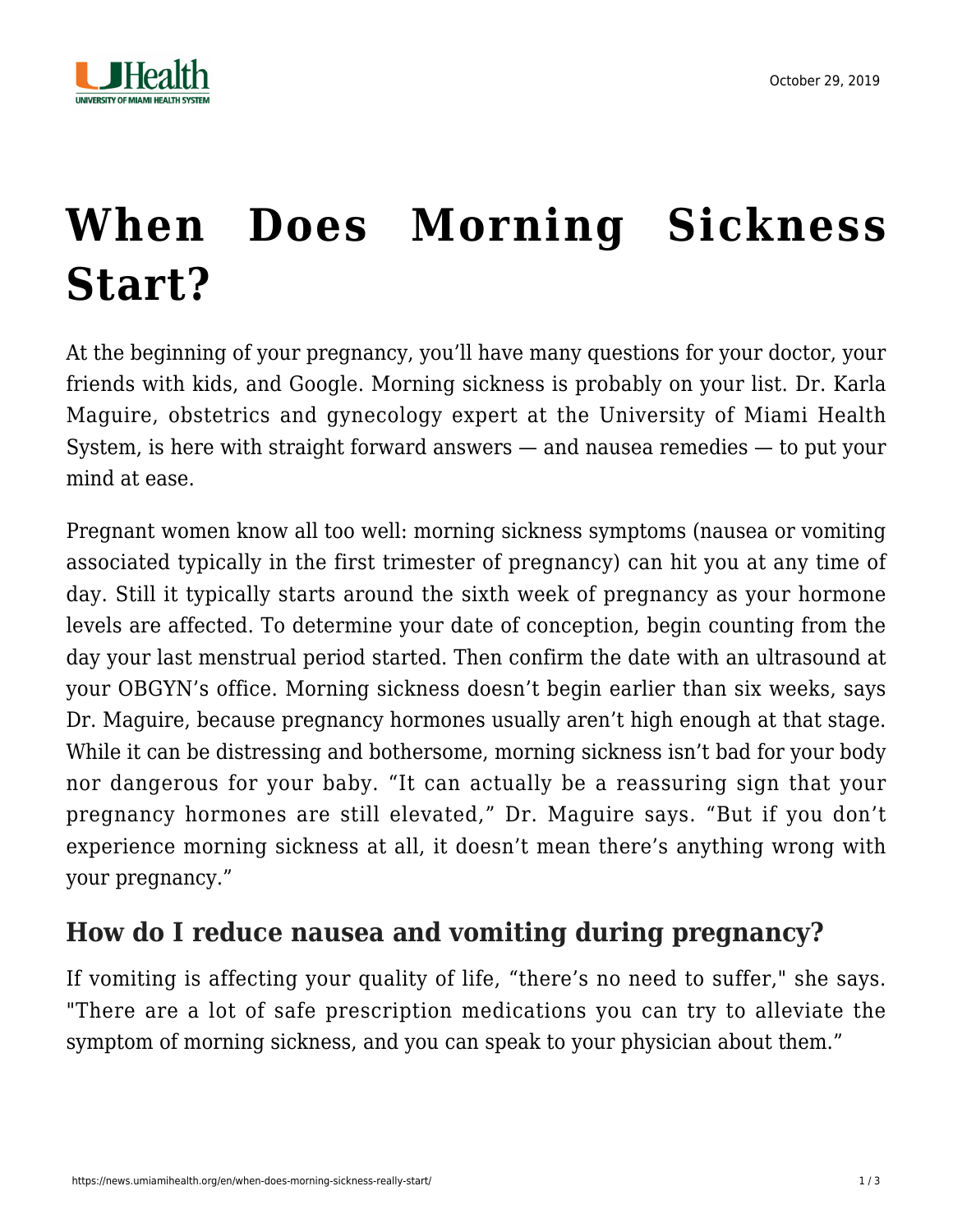

## **Pregnant women can also try these medication-free remedies for morning sickness:**

- Eat ginger or drink ginger tea.
- Wear wrist bands designed to apply gentle pressure.
- Eat small meals often as an empty stomach can cause nausea.
- Get plenty of rest.
- Drink a before or after a meal, but not with meals.
- Drink small amounts of fluids during the day.
- Eat soda crackers 15 minutes before getting up in the morning.
- Eat whenever you feel like you can stomach it.
- Avoid cooking your own food.
- Get fresh air or rest near a fan.
- Avoid warm places.
- Sniff lemons or ginger.
- Drink lemonade or eat watermelon.
- Eat salty potato chips.
- Engage in light to moderate exercise.
- Avoid skipping meals.
- Don't eat spicy food.

"Talk to your doctor," says Dr. Maguire. "We have ways to help." Keep in mind that morning sickness generally lasts through 12 to 13 weeks of pregnancy. Then, most pregnant women say they tend to feel much better.

Dana Kantrowitz is a contributing writer for UMiami Health News.